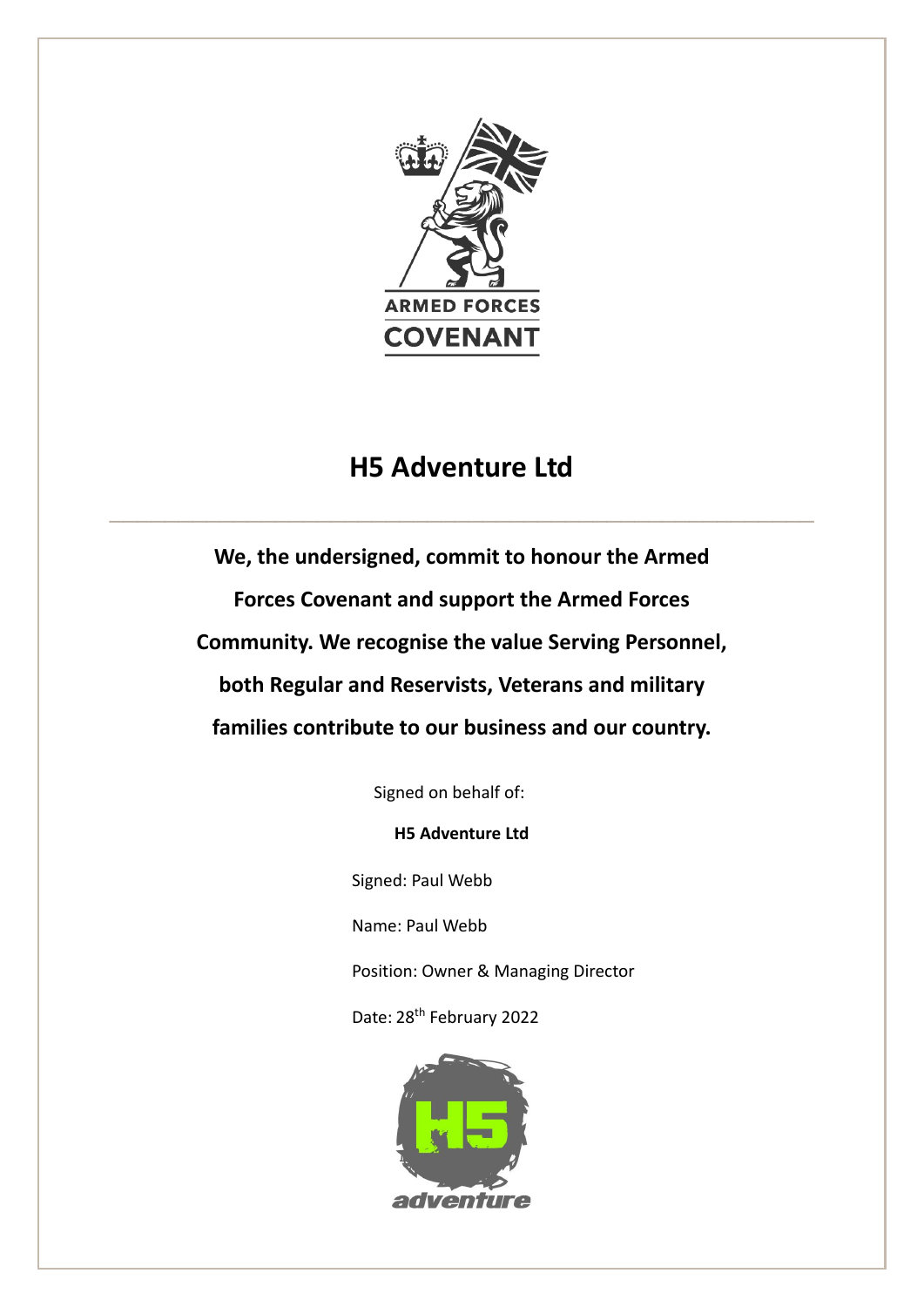## **The Armed Forces Covenant**

An Enduring Covenant Between

The People of the United Kingdom Her Majesty's Government

– and –

All those who serve or have served in the Armed Forces of the Crown

## And their Families

The first duty of Government is the defence of the realm. Our Armed Forces fulfil that responsibility on behalf of the Government, sacrificing some civilian freedoms, facing danger and, sometimes, suffering serious injury or death as a result of their duty. Families also play a vital role in supporting the operational effectiveness of our Armed Forces. In return, the whole nation has a moral obligation to the members of the Naval Service, the Army and the Royal Air Force, together with their families. They deserve our respect and support, and fair treatment.

Those who serve in the Armed Forces, whether Regular or Reserve, those who have served in the past, and their families, should face no disadvantage compared to other citizens in the provision of public and commercial services. Special consideration is appropriate in some cases, especially for those who have given most such as the injured and the bereaved.

This obligation involves the whole of society: it includes voluntary and charitable bodies, private organisations, and the actions of individuals in supporting the Armed Forces. Recognising those who have performed military duty unites the country and demonstrates the value of their contribution. This has no greater expression than in upholding this Covenant.

**Section 1: Principles of The Armed Forces Covenant**